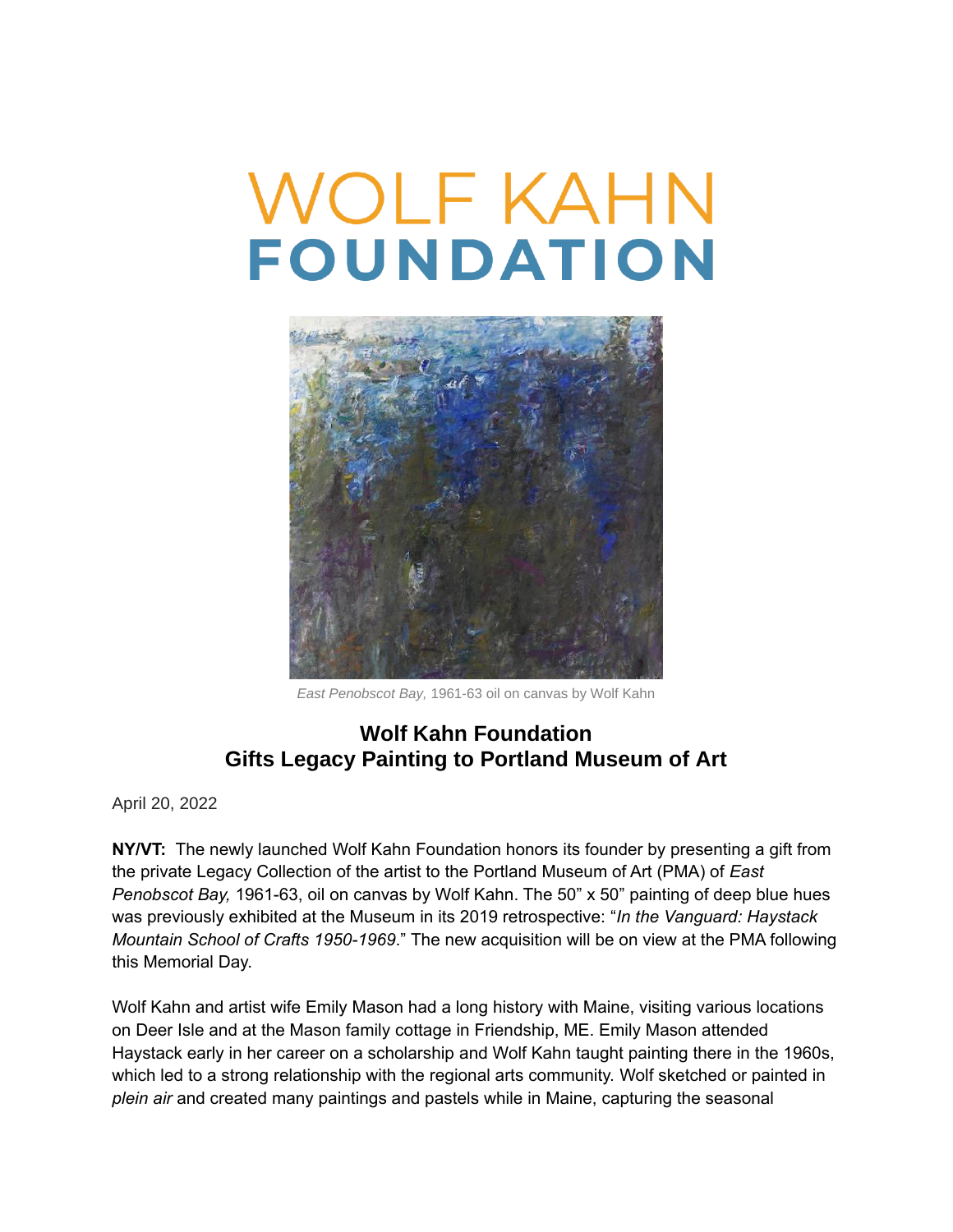atmosphere of colors and forms, inspired by the changing weather and sea, and by the shapes of boats and barns.

*"The Wolf Kahn Foundation is thrilled to make this gift to the permanent collection of the Portland Museum of Art in honor of Wolf and to mark the new mission of the Wolf Kahn Foundation. Wolf's time in Maine inspired many of his best, early-1960s paintings. E. Penobscot Bay was so important to him, he bought it back in 2017 from auction for his own collection."*  —*Mara Williams, Wolf Kahn Foundation, Chair*

*"East Penobscot Bay is a stunning addition to the PMA's growing and diversifying collection of more than 18,000 artworks," says Mark H.C. Bessire, Judy and Leonard Lauder Director of the Portland Museum of Art. "Through this gift, a broader, more representative narrative of Maine's remarkable artistic legacy can be told to audiences from around the world, and we are grateful to the Wolf Kahn Foundation for recognizing the impact this work will have on our museum, our state, and our communities"* 

The Wolf Kahn Foundation enters a new chapter, upholding the legacy of the artist and reintroducing and recontextualizing his enduring work for audiences, scholars, other artists, and collectors. The Foundation will focus on exhibiting from the many works of art the artist left when he died, as well as promoting his contributions to American art.

The Foundation offers a grant program as an extension of Wolf Kahn's values and his legacy of generosity. The Wolf Kahn Foundation will support arts education, art in the environment, art for social justice, and arts organizations that help advance visual artists' careers through residencies, exhibitions, and publications.

The Wolf Kahn Foundation, previously known as the Wolf Kahn | Emily Mason Foundation, gained a new mission after the artist's death in March 2020. The artistic legacy of the artist's wife of 62 years, Emily Mason, who died in December 2019, is now the charge of the Emily Mason | Alice Trumbull Mason Foundation, which Emily created to bring recognition to her mother, an important, early practitioner of American Abstraction. Together, these two foundations will preserve the vision of the three artists – in one family – through exhibitions, publications, research, archives, and philanthropy.

### **More information about the Foundation and its grant guidelines may be found on the new website [wolfkahnfoundation.org](http://www.wolfkahnfoundation.org/)**

[The Portland Museum of Art](https://www.portlandmuseum.org/) (PMA), through its *Art for All* mission, seeks to create an inclusive space that champions open expression and makes art accessible to all. With an extensive collection and nationally renowned exhibitions, unexpected programs, and unforgettable events, the PMA is the cultural heart of Maine. The PMA boasts significant holdings of American, European, and contemporary art, as well as iconic works from Maine—highlighting the diverse and unparalleled artistic legacy of the state and its artists.